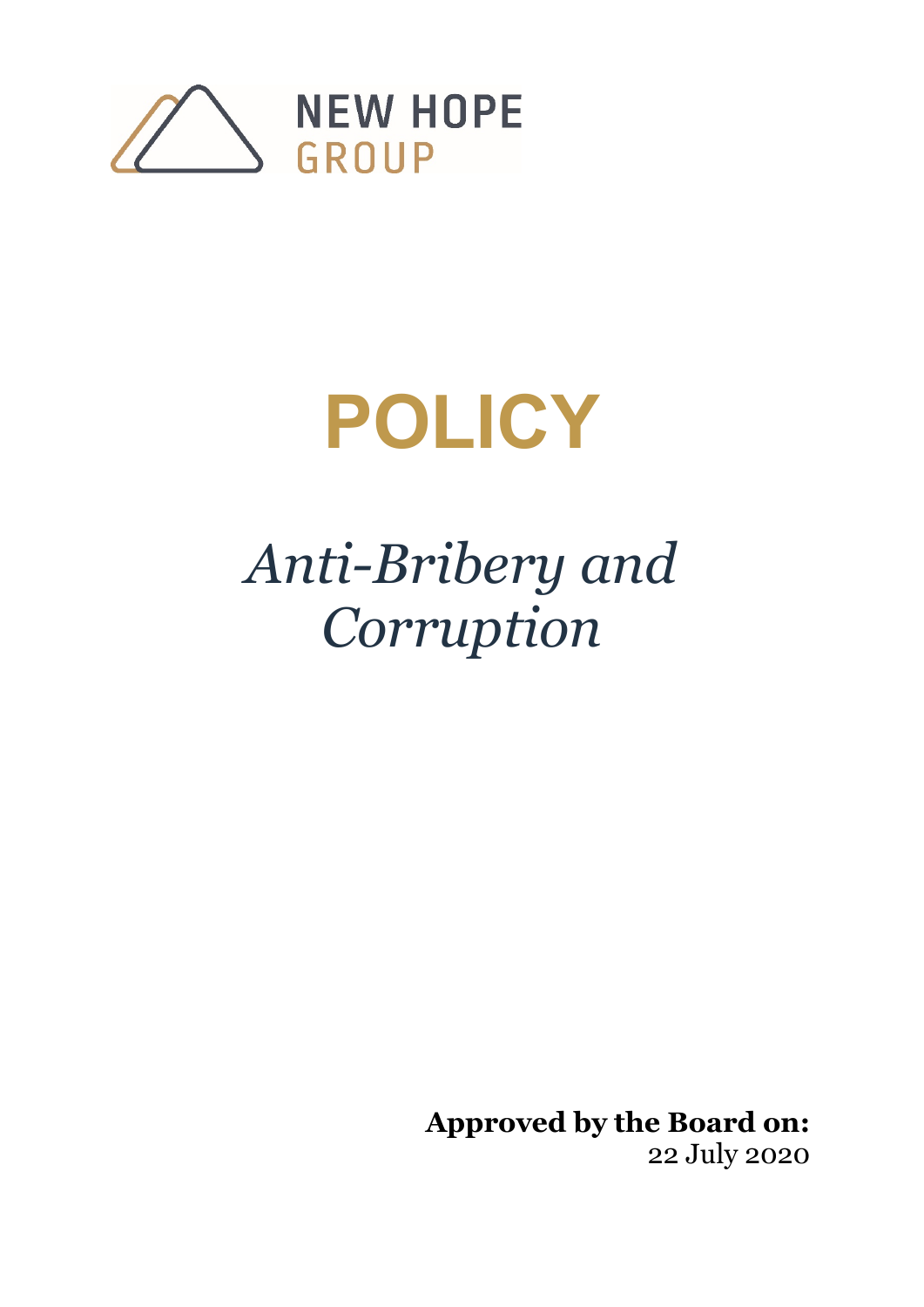#### **1. PURPOSE AND SCOPE**

The **New Hope Group**[1](#page-1-0) is committed to the highest standards of conduct and ethical behaviour in all of our business activities.

We have zero tolerance for bribery and corruption and expect the same standard from our personnel and business associates.

#### **2. WHO THIS POLICY APPLIES TO**

This policy applies to any director, officer or employee of the New Hope Group as well as any agent or other person who performs a role as a representative of the New Hope Group (**New Hope Personnel**).

Where indicated, this policy also applies to our suppliers and contractors (including prospective suppliers or contractors invited into a tender process) and joint venture and other business partners (**Business Associates**).

#### **3. PROHIBITED CONDUCT**

New Hope Personnel must not:

- (a) give or offer to give money or other benefit<sup>[2](#page-1-1)</sup> to any individual, company, Government Official[3](#page-1-2) or Foreign Public Official[4](#page-1-3) to secure a business advantage or improper benefit or to exert influence on any person to act improperly in the performance of his or her duties or functions;
- (b) receive or accept money or other benefit from any individual or company as an inducement to act improperly in the performance of their duties or functions (including to provide a business advantage or an improper benefit); or
- (c) ask another person to offer, promise or give a bribe or benefit.

Without limiting the above, a breach of any state or federal law relating to bribery or corruption is prohibited conduct under this policy.

#### **4. GIFTS AND DONATIONS**

The New Hope Group Code of Conduct places controls upon the giving and receiving of gifts by New Hope Personnel, including requirements to report any gifts received and to obtain formal approval for gifts over a threshold amount. The giving or receiving of gifts, rewards or benefits by New Hope Personnel in breach of the Code of Conduct will be deemed to be a breach of this policy.

<span id="page-1-1"></span><sup>2</sup> including (for example) monetary gratuities, information, favours, material gifts, educational expenses, travel, entertainment, investment offers, transport services and employment offers.

<span id="page-1-0"></span><sup>&</sup>lt;sup>1</sup> **New Hope Group** includes New Hope Corporation Limited and its subsidiary companies, and may be referred to as **New Hope, we, our** or **us** in this policy.

<span id="page-1-2"></span><sup>3</sup> **Government Official** includes: any person engaged in public duty in a government agency; any political party, officer or candidate; an officer or employee of a government-owned or governmentcontrolled entity; and any person acting in an official capacity for a government, government agency or government-controlled entity.

<span id="page-1-3"></span><sup>4</sup> **Foreign Public Official** includes: an employee or official of a foreign government; a member of the executive judiciary or magistracy of a foreign country; a person who performs official duties under a foreign law; an officer or member of the legislature of a foreign country; or an employee or official of a public international organisation such as the United Nations.